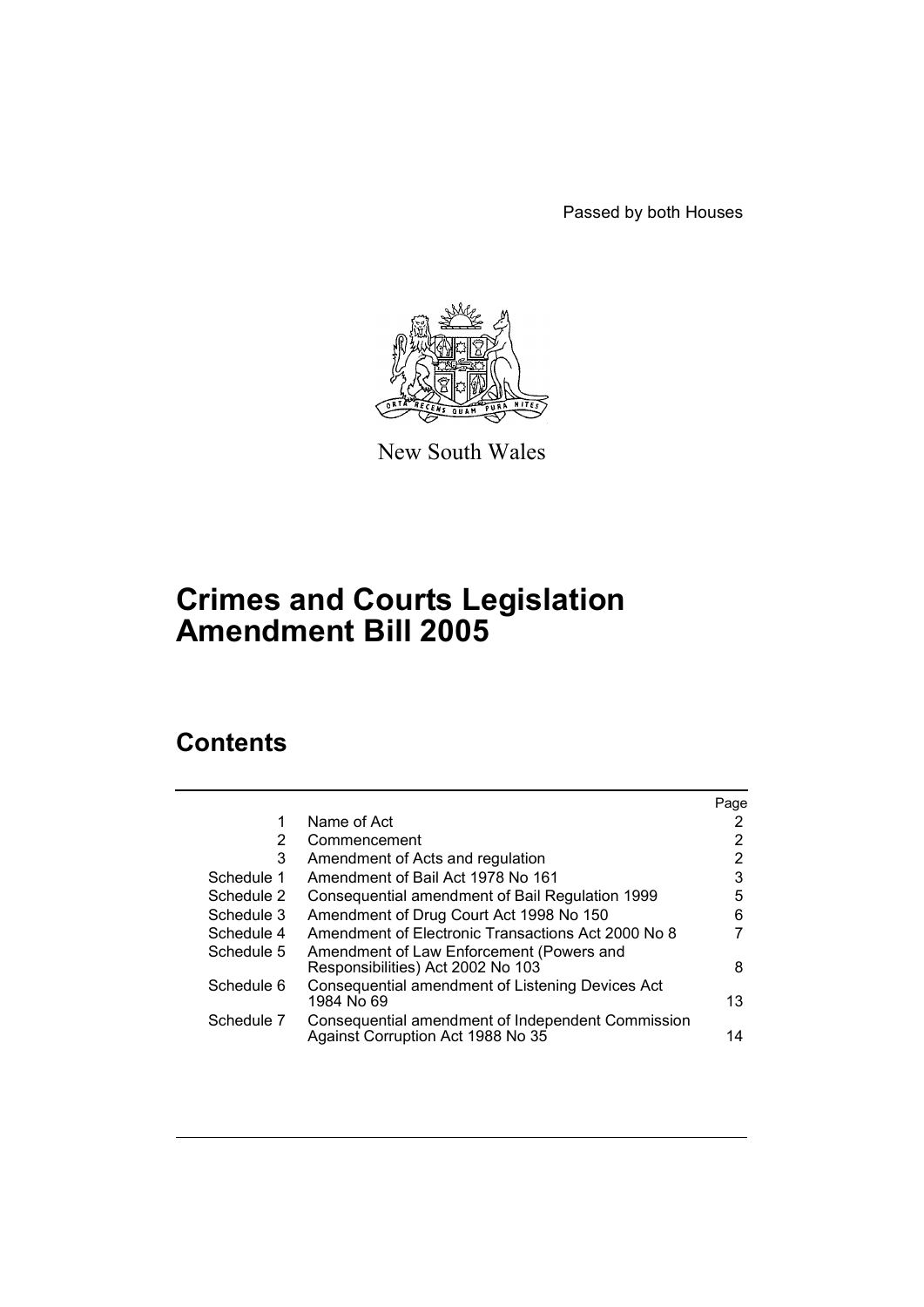*I certify that this PUBLIC BILL, which originated in the LEGISLATIVE ASSEMBLY, has finally passed the LEGISLATIVE COUNCIL and the LEGISLATIVE ASSEMBLY of NEW SOUTH WALES.*

> *Clerk of the Legislative Assembly. Legislative Assembly, Sydney, , 2005*



New South Wales

# **Crimes and Courts Legislation Amendment Bill 2005**

Act No , 2005

An Act to make miscellaneous amendments relating to bail, courts and law enforcement; and for other purposes.

*I have examined this Bill, and find it to correspond in all respects with the Bill as finally passed by both Houses.*

*Chairman of Committees of the Legislative Assembly.*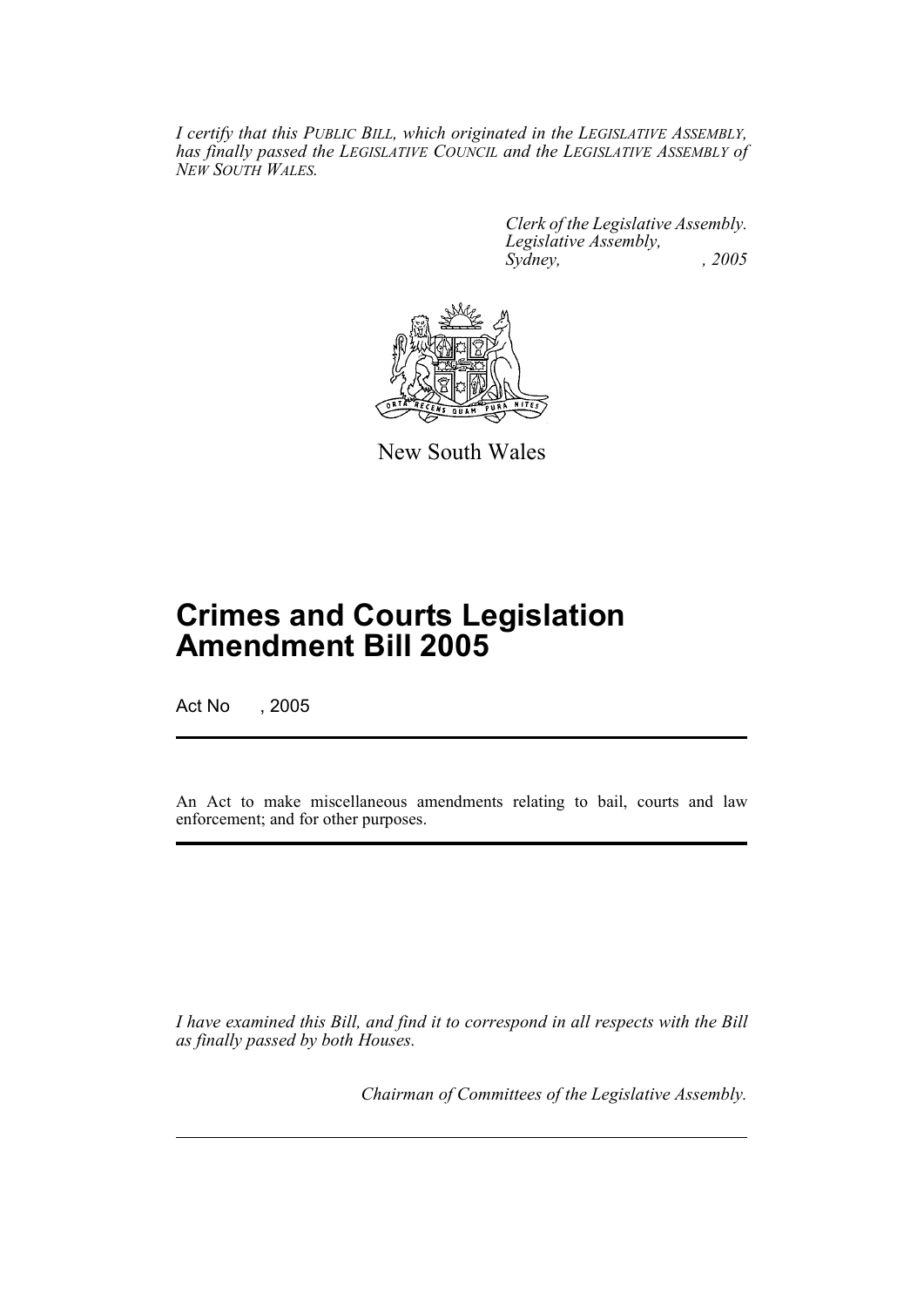## **The Legislature of New South Wales enacts:**

#### **1 Name of Act**

This Act is the *Crimes and Courts Legislation Amendment Act 2005*.

#### **2 Commencement**

- (1) This Act commences on the date of assent to this Act, except as provided by this section.
- (2) Schedules 1, 2 and 6 commence on the date of assent to this Act or 6 December 2005, whichever is the later.
- (3) Schedule 3 commences on the date of assent to this Act or the commencement of section 18B of the *Drug Court Act 1998*, whichever is the later.
- (4) Schedules 5 [1]–[7] and 7 commence on the date of assent to this Act or 1 December 2005, whichever is the later.
- (5) Schedule 5 [8] commences on a day to be appointed by proclamation.

#### **3 Amendment of Acts and regulation**

The Acts and regulation specified in Schedules 1–7 are amended as set out in those Schedules.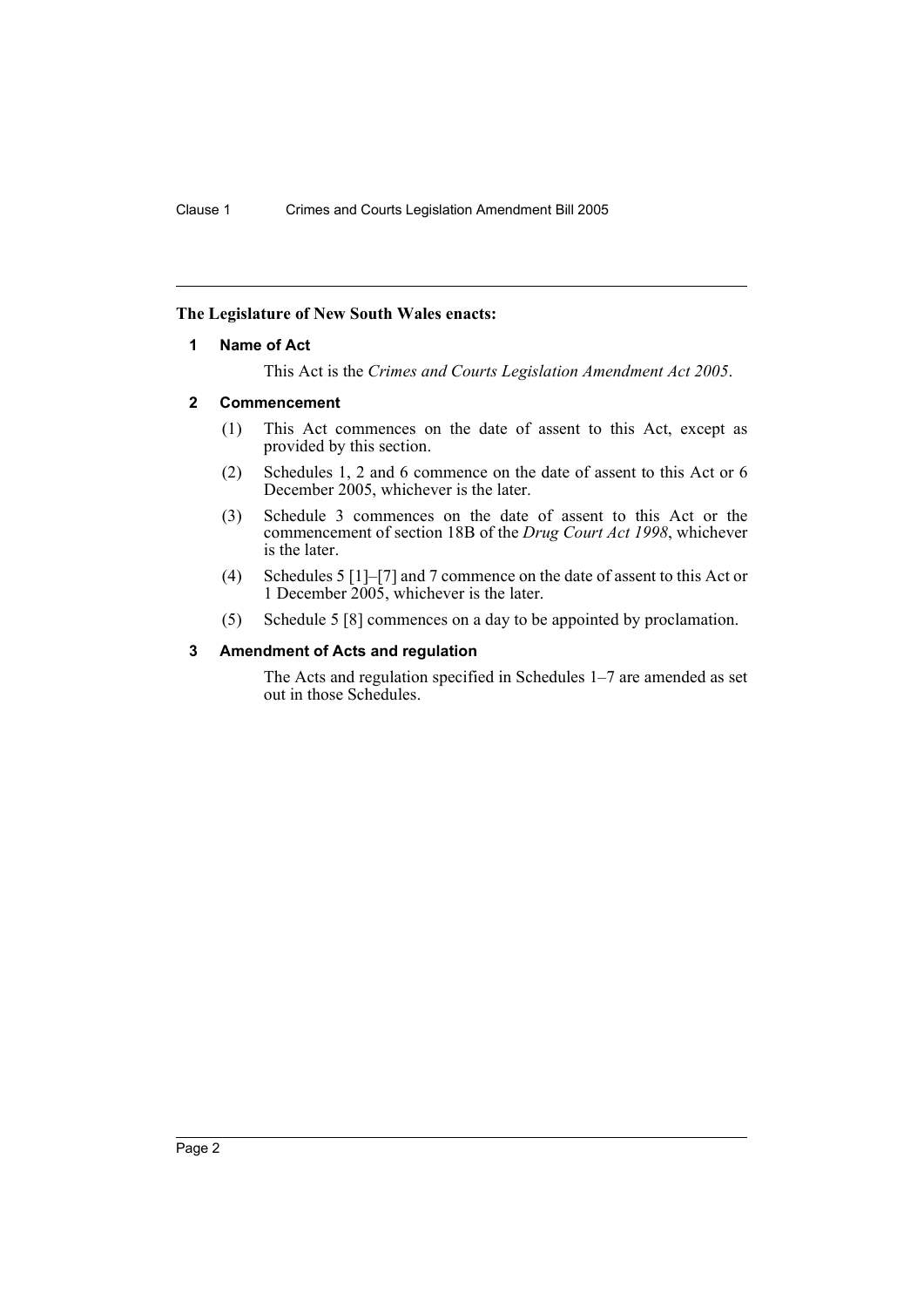Amendment of Bail Act 1978 No 161 Schedule 1

# **Schedule 1 Amendment of Bail Act 1978 No 161**

(Section 3)

#### **[1] Section 8A Presumption against bail for certain offences**

Omit section 8A (1) (b). Insert instead:

- (b) to an offence under section 302.2, 303.4, 304.1, 305.3, 307.1, 307.5 or 307.8 of the *Criminal Code* of the Commonwealth, or an offence under Division 11 of Part 2.4 of the *Criminal Code* of the Commonwealth where that offence relates to any of the specified sections, and
- (b1) to an offence under section 302.3, 302.4, 303.5, 303.6, 304.2, 304.3, 305.4, 305.5, 306.2, 306.3, 306.4, 307.2, 307.3, 307.6, 307.9, 307.11, 307.12, 307.13, 309.2, 309.3, 309.4, 309.7, 309.8, 309.10, 309.11, 309.12, 309.13, 309.14 or 309.15 of the *Criminal Code* of the Commonwealth, or an offence under Division 11 of Part 2.4 of the *Criminal Code* of the Commonwealth where that offence relates to any of the specified sections, but only if the goods or substances concerned are alleged to be of a nature and quantity required for an offence referred to in paragraph  $(\vec{a})$ , and

## **[2] Section 9 Presumption in favour of bail for certain offences**

Omit section 9 (1) (e). Insert instead:

(e) offences under section 302.3, 302.4, 303.5, 303.6, 304.2, 304.3, 305.4, 305.5, 306.2, 306.3, 306.4, 307.2, 307.3, 307.6, 307.9, 307.11, 307.12, 307.13, 309.2, 309.3, 309.4, 309.7, 309.8, 309.10, 309.11, 309.12, 309.13, 309.14 or 309.15 of the *Criminal Code* of the Commonwealth, or an offence under Division 11 of Part 2.4 of the *Criminal Code* of the Commonwealth where that offence relates to any of the specified sections, but only if the goods or substances concerned are alleged to be of a nature and quantity required for an offence referred to in paragraph (d),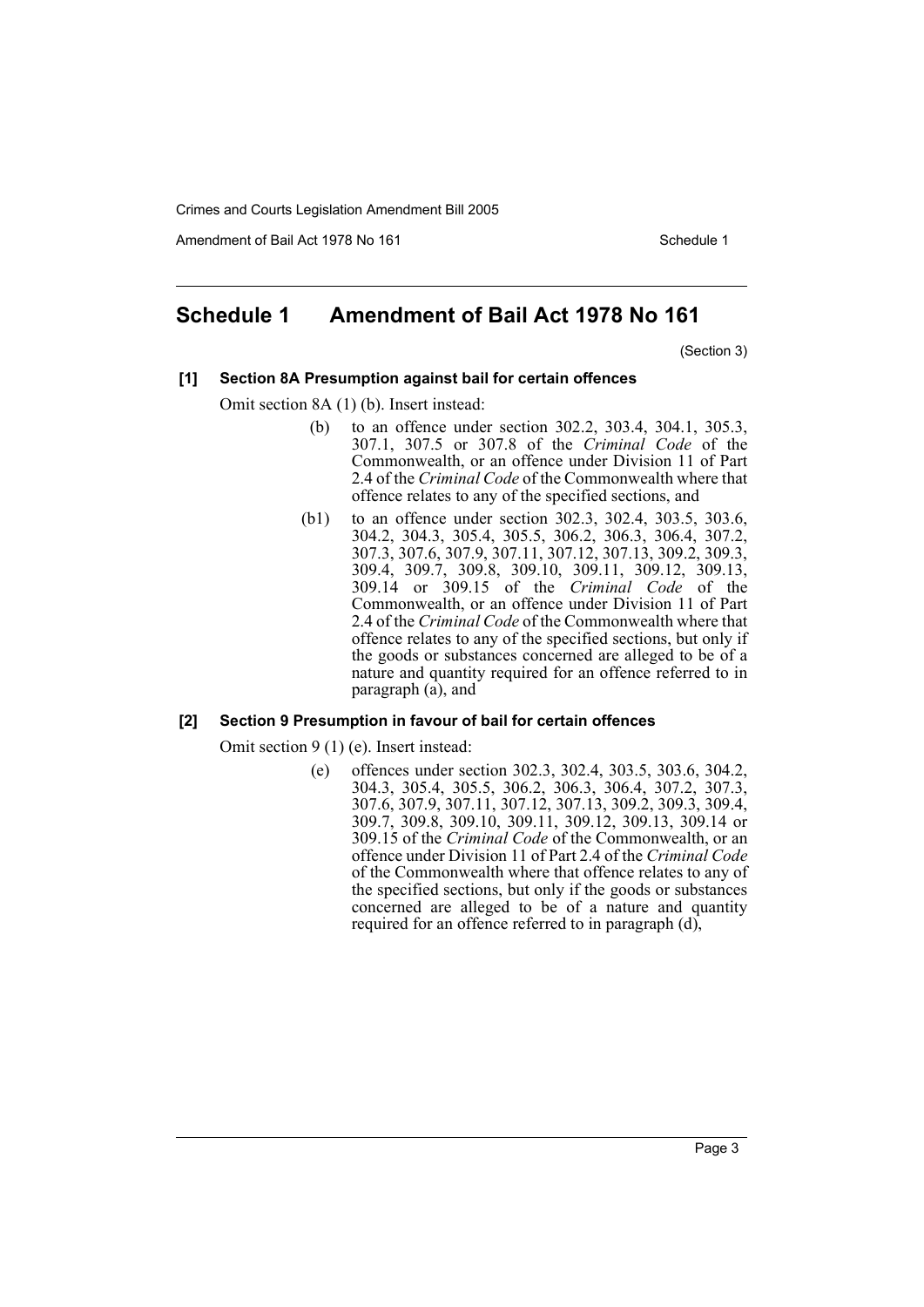Schedule 1 Amendment of Bail Act 1978 No 161

## **[3] Schedule 1 Savings and transitional provisions**

Insert after Part 14:

# **Part 15 Crimes and Courts Legislation Amendment Act 2005**

#### **32 Application of amendments**

- (1) Section 8A, as in force immediately before the commencement of Schedule 1 to the *Crimes and Courts Legislation Amendment Act 2005*, continues to apply in respect of offences under the *Customs Act 1901* of the Commonwealth to which that section applied immediately before the commencement of Schedule 1 to the *Crimes and Courts Legislation Amendment Act 2005*.
- (2) Offences under the *Customs Act 1901* of the Commonwealth excluded from the operation of section 9 immediately before the commencement of Schedule 1 to the *Crimes and Courts Legislation Amendment Act 2005* continue to be excluded from the operation of that section despite those amendments.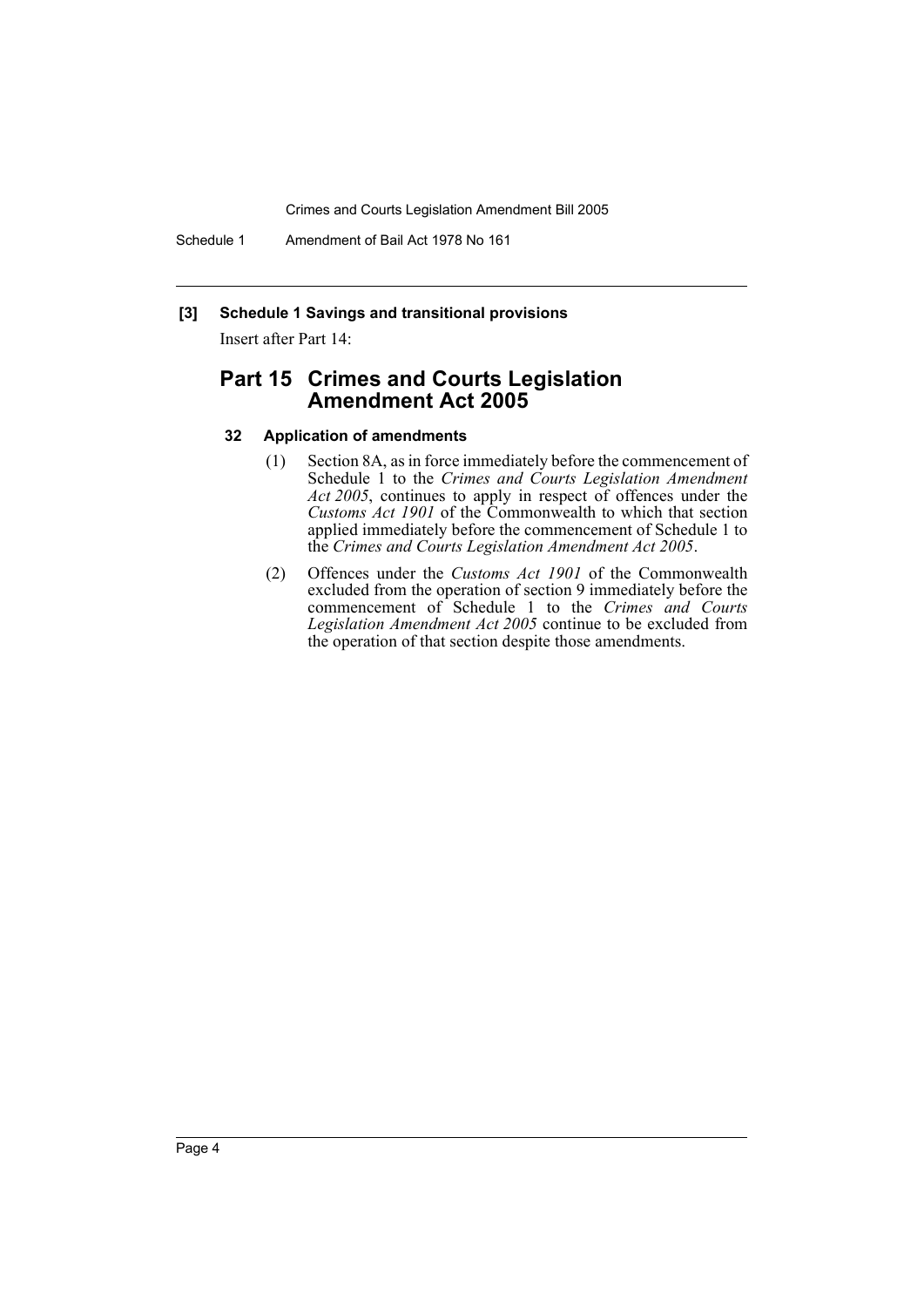Consequential amendment of Bail Regulation 1999 Schedule 2

# **Schedule 2 Consequential amendment of Bail Regulation 1999**

(Section 3)

#### **Schedule 1 Forms**

Omit clause 1 (b) (xii) from Form 2. Insert instead:

(xii) an offence under section 302.3, 302.4, 303.5, 303.6, 304.2, 304.3, 305.4, 305.5, 306.2, 306.3, 306.4, 307.2, 307.3, 307.6, 307.9, 307.11, 307.12, 307.13, 309.2, 309.3, 309.4, 309.7, 309.8, 309.10, 309.11, 309.12, 309.13, 309.14 or 309.15 of the *Criminal Code* of the Commonwealth (being serious drug offences), or an offence under Division 11 of Part 2.4 of the *Criminal Code* of the Commonwealth where that offence relates to any of the specified sections, but only if the goods or substances concerned are alleged to be of a nature and quantity required for an offence referred to in paragraph  $(ix)$  or  $(x)$  above,

> **Note.** In addition, offences excluded from the operation of section 9 of the *Bail Act 1978* immediately before the commencement of Schedule 1 to the *Crimes and Courts Legislation Amendment Act 2005* (that is, an offence under section 231 (1), 233A or 233B of the *Customs Act 1901* of the Commonwealth, or an offence under Division 11 of Part 2.4 of the *Criminal Code* of the Commonwealth where that offence relates to section 233B of the *Customs Act 1901*) continue to be excluded from the operation of that section despite those amendments.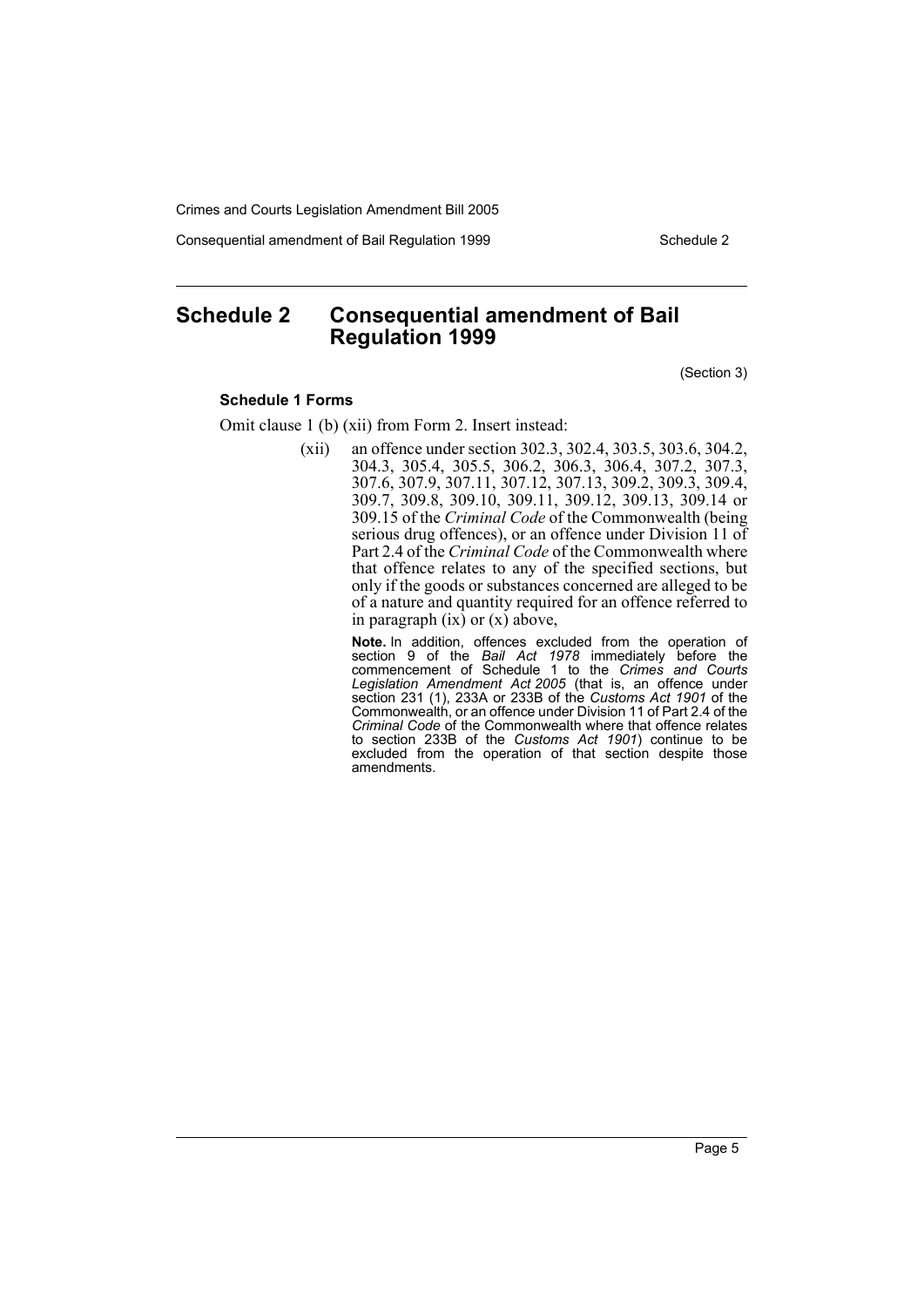Schedule 3 Amendment of Drug Court Act 1998 No 150

# **Schedule 3 Amendment of Drug Court Act 1998 No 150**

(Section 3)

#### **[1] Section 18B Courts to refer eligible convicted offenders to Drug Court (as inserted by the Compulsory Drug Treatment Correctional Centre Act 2004 No 42)**

Insert after section 18B (2):

- (2A) The duty imposed on a court by this section does not apply to a court on determining an appeal (an *appeal court*) if the person whose sentence is confirmed in the appeal is already the subject of a compulsory drug treatment order as a consequence of a referral made to the Drug Court by the court that imposed the sentence confirmed by the appeal court.
- (2B) However, if the person whose sentence is confirmed by the appeal court is not already the subject of a compulsory drug treatment order, the duty imposed by this section applies to the appeal court, whether or not the court that imposed the sentence confirmed by the appeal court referred the person to the Drug Court under this section.

#### **[2] Section 18B (5) and (6)**

Insert after section 18B (4):

- (5) No appeal lies against a court's decision to refer or not to refer a person to the Drug Court for a determination as to whether the person should be the subject of a compulsory drug treatment order.
- (6) For the purposes of this section, an *appeal* includes an application for annulment of sentence in so far as it relates to a decision referred to in subsection (5).

#### **[3] Schedule 2 Savings, transitional and other provisions**

Insert at the end of clause 1 (1):

*Crimes and Courts Legislation Amendment Act 2005*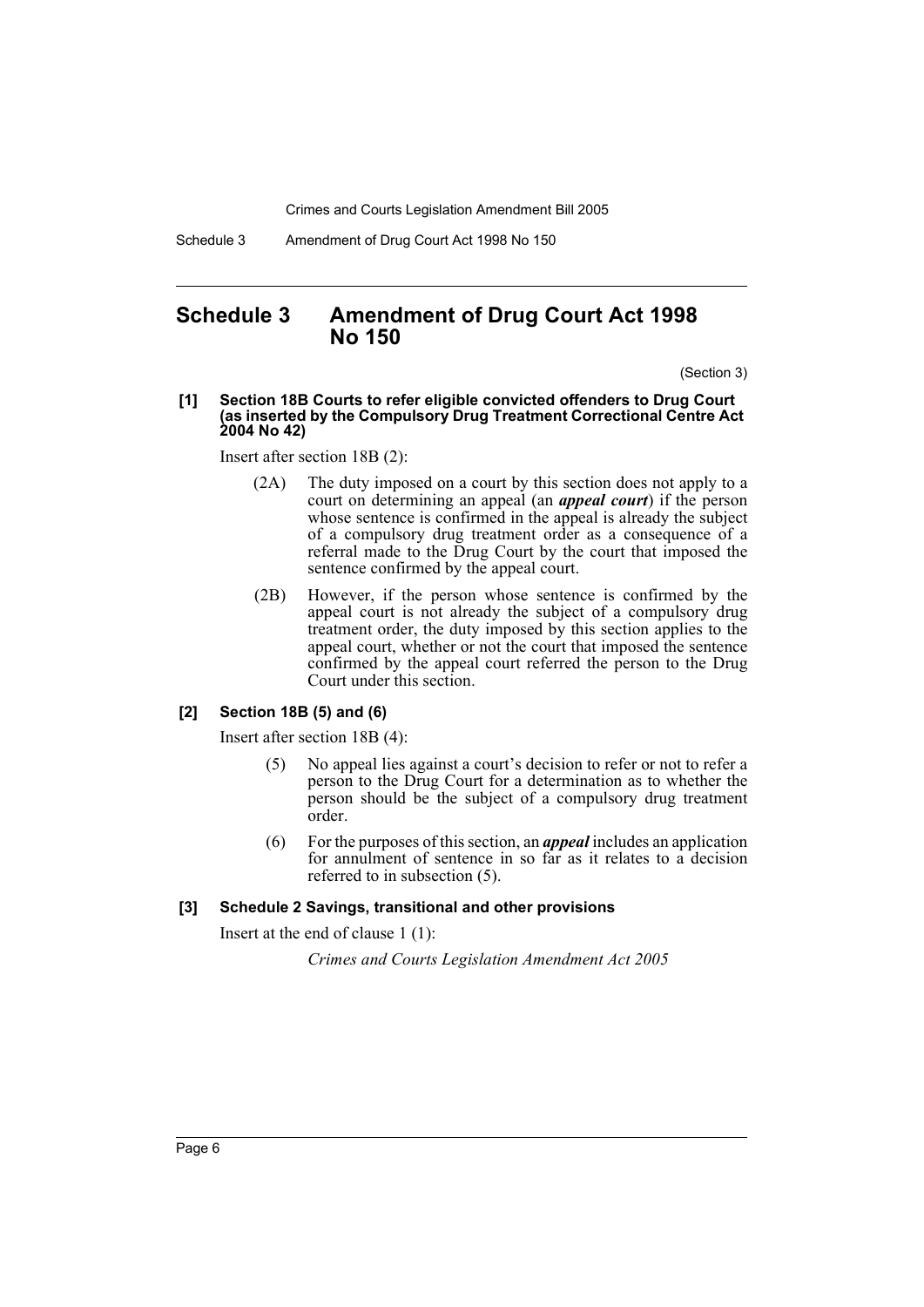Amendment of Electronic Transactions Act 2000 No 8 Schedule 4

# **Schedule 4 Amendment of Electronic Transactions Act 2000 No 8**

(Section 3)

# **Section 14I Use of ECM system for the conduct of certain hearings**

Omit section 14I (1). Insert instead:

(1) This section applies to any hearing of proceedings before an ECM court, other than a hearing conducted for the purpose of receiving oral evidence.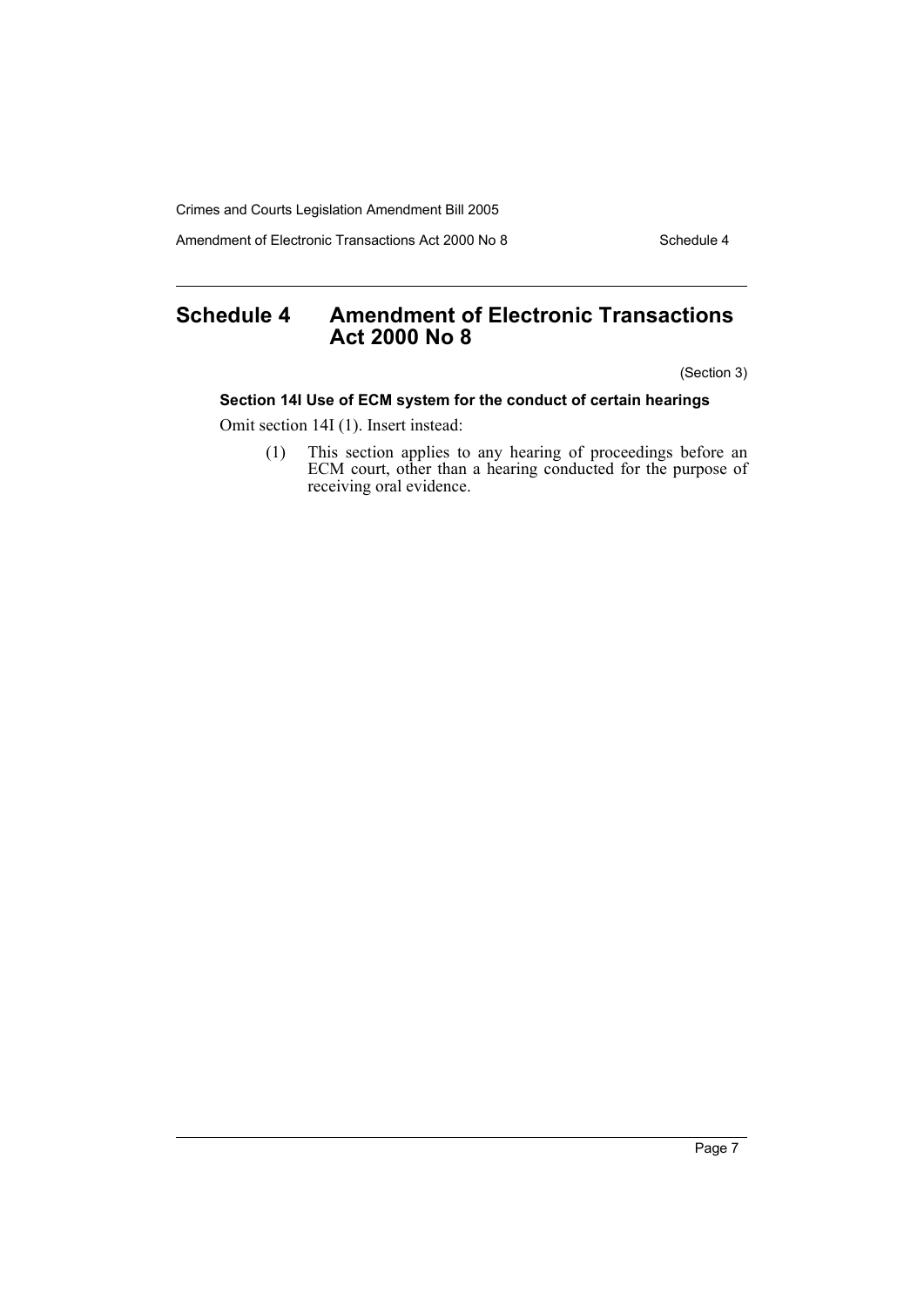Schedule 5 Amendment of Law Enforcement (Powers and Responsibilities) Act 2002 No 103

# **Schedule 5 Amendment of Law Enforcement (Powers and Responsibilities) Act 2002 No 103**

(Section 3)

#### **[1] Section 3 Interpretation**

Omit the definition of *person of non-English speaking background* from section 3 (1).

Insert instead:

*person of non-English speaking background* means a person who is born in a country outside Australia and whose first language is not English.

#### **[2] Section 46 Definitions**

Omit the definition of *telephone warrant* from section 46 (1).

Insert instead in alphabetical order:

*telephone crime scene warrant* means a crime scene warrant that is a telephone warrant.

*telephone warrant* means a warrant applied for by telephone as provided by section 61.

#### **[3] Section 59 Application of Division**

Omit "73 (6) (d)" wherever occurring from section 59 (2) and (3). Insert instead "73A (6) (e)".

## **[4] Sections 73 and 73A**

Omit section 73 (as amended by the *Crimes Legislation Further Amendment Act 2003* No 85).

Insert instead:

#### **73 Expiry of warrant**

- (1) A warrant ceases to have effect, unless it is sooner withdrawn or extended, as follows:
	- (a) in the case of any warrant (other than a telephone warrant or crime scene warrant)—when it has been executed, or at the time specified in it for its expiry, whichever first occurs,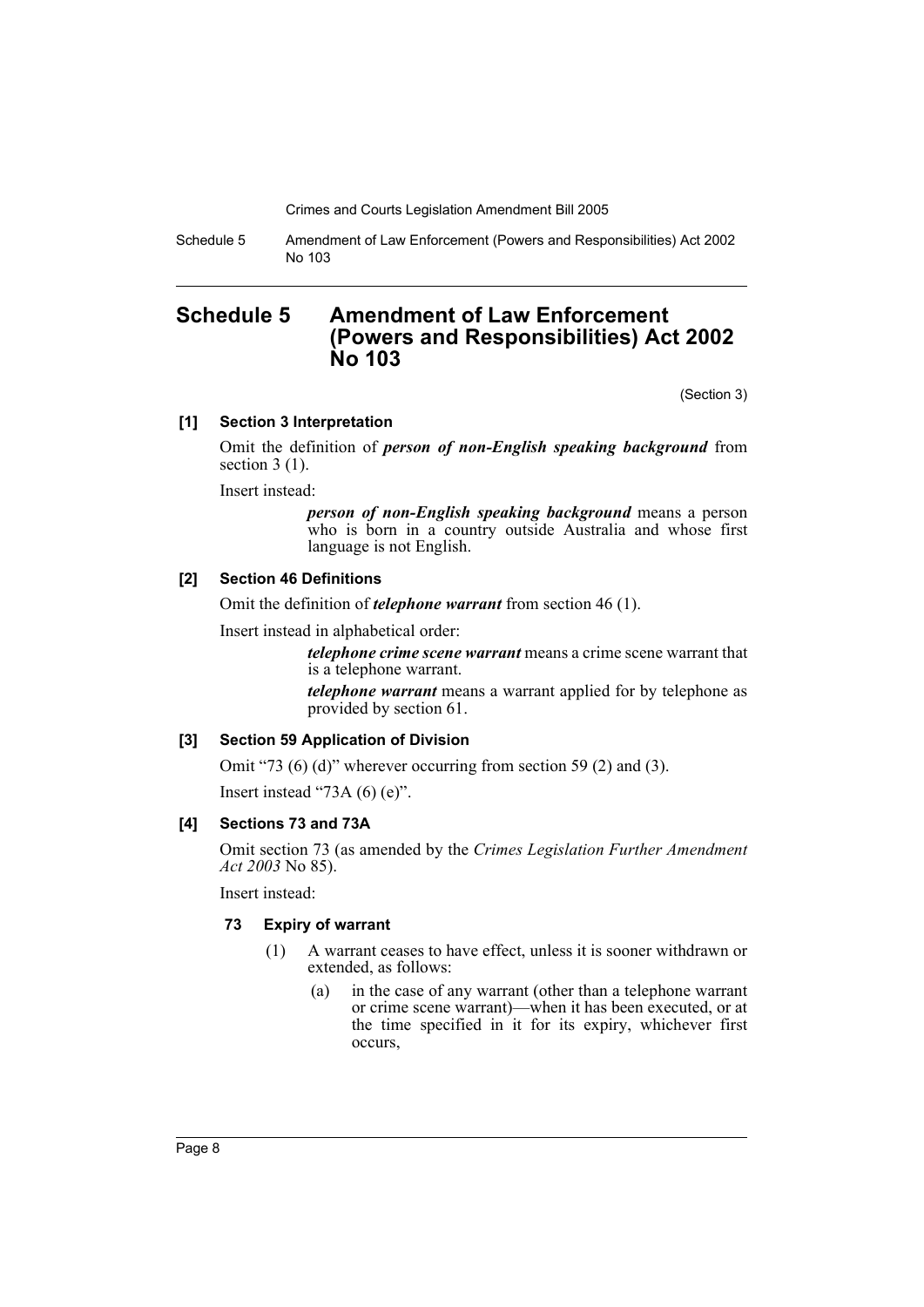Amendment of Law Enforcement (Powers and Responsibilities) Act 2002 No 103 Schedule 5

- (b) in the case of a telephone warrant (other than a telephone crime scene warrant)—when it has been executed, or at the expiry of 24 hours after the time of its issue, whichever first occurs.
- (c) in the case of a crime scene warrant (other than a telephone crime scene warrant)—at the time specified in it for its expiry,
- (d) in the case of a telephone crime scene warrant—at the expiry of 24 hours after the time of its issue.
- (2) An authorised officer who issues a warrant (other than a telephone warrant) must specify in the warrant the time when the warrant is to expire.
- (3) The time so specified is to be 72 hours after the issue of the warrant or, if the issue of the warrant for a period exceeding 72 hours is permitted by this section, at any time within a further period not exceeding 72 hours.
- (4) The issue of a warrant for a period exceeding 72 hours is permitted by this section if:
	- (a) in the case of a warrant issued under Division 2 of Part 11—the authorised officer is satisfied that the purpose for which the warrant was issued cannot be satisfied within 72 hours, or
	- (b) in any other case—the authorised officer is satisfied that the warrant cannot be executed within 72 hours.
- (5) If no time of expiry is specified in a warrant (other than a telephone warrant), the warrant expires 72 hours after its issue.

#### **73A Extension of warrant**

- (1) A warrant (other than a telephone warrant) that expires 72 hours after its issue may be extended by the authorised officer who issued the warrant:
	- (a) in the case of a warrant issued under Division 2 of Part 11—if the authorised officer is satisfied that the purpose for which the warrant was issued cannot be satisfied within 72 hours, and
	- (b) in any other case—if the authorised officer is satisfied that the warrant cannot be executed within 72 hours.
- (2) A telephone crime scene warrant may be extended, for up to 60 hours at a time, by the authorised officer who issued the warrant.
- (3) Any other telephone warrant may not be extended.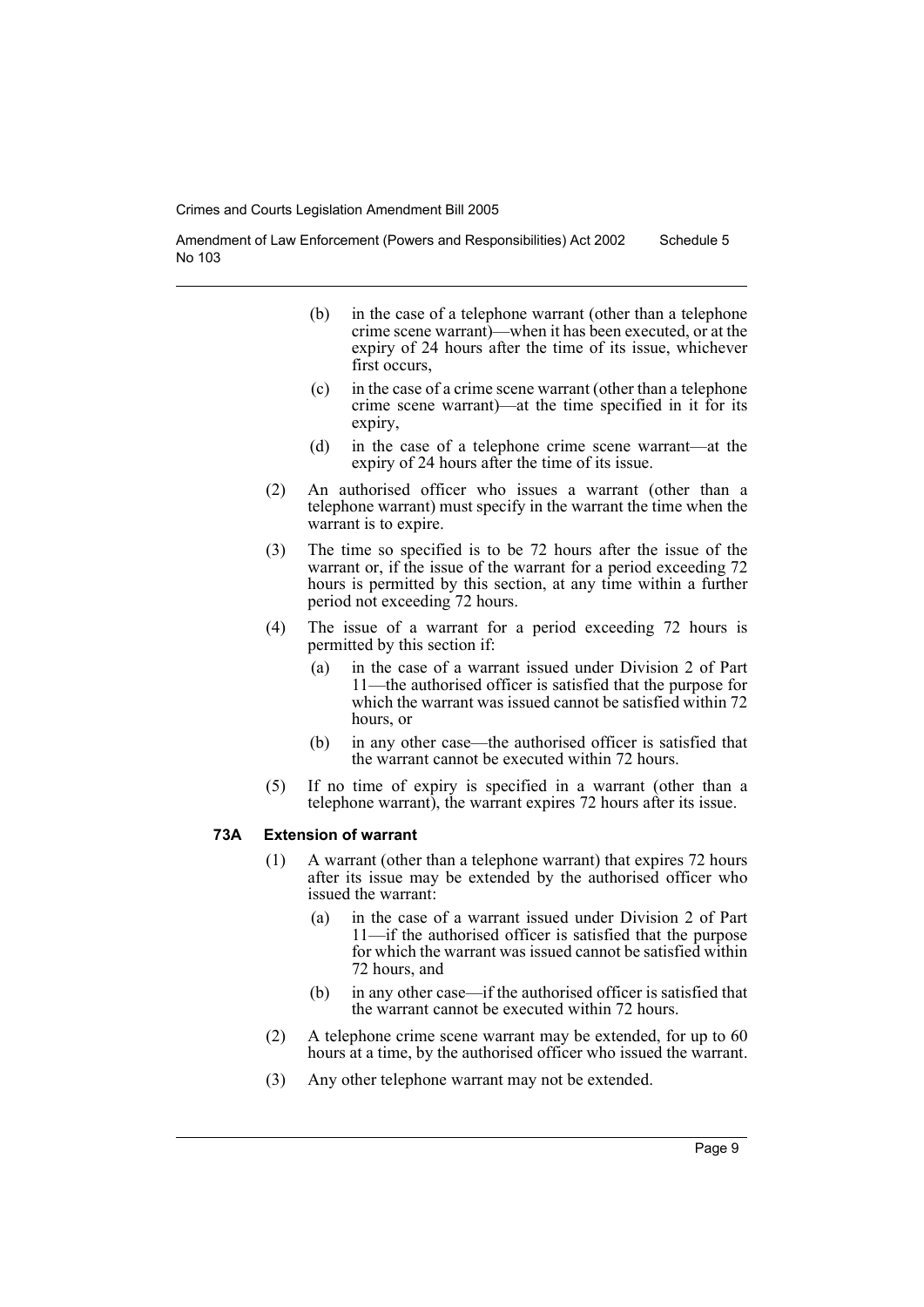Schedule 5 Amendment of Law Enforcement (Powers and Responsibilities) Act 2002 No 103

- (4) The time for expiry of a warrant that can be extended (other than a telephone crime scene warrant) may be extended only once.
- (5) The time for expiry of a telephone crime scene warrant may be extended twice.
- (6) Any extension of a warrant under this section:
	- (a) must not extend the period for which the warrant has effect beyond 144 hours after its issue, and
	- (b) must be made on the application of the person to whom the warrant was issued or any other person who is authorised to execute the warrant, and
	- (c) must be made on a written application made in person, unless it is impractical for the applicant to appear before an authorised officer before the warrant expires, and
	- (d) must be made before the expiry of the warrant, and
	- (e) must be made by issuing a replacement warrant (specifying the new time for expiry of the warrant) and replacement occupier's notice.

## **[5] Section 92**

Omit the section. Insert instead:

## **92 Exercise of powers at crime scene**

- (1) A police officer may exercise any of the crime scene powers set out in section 95 (1) (a)–(f) if:
	- (a) a crime scene has been established by the police officer or another police officer, and
	- (b) the police officer exercising the power suspects on reasonable grounds that it is necessary to do so to preserve evidence of the commission of an offence in relation to which the crime scene was established.
- (2) A police officer may exercise any of the other powers set out in section 95 (1), but only if:
	- (a) a crime scene has been established by the police officer or another police officer, and
	- (b) the police officer or another police officer applies for a crime scene warrant in respect of the crime scene, and
	- (c) the police officer suspects on reasonable grounds that it is necessary to immediately exercise the power to preserve evidence of the commission of an offence.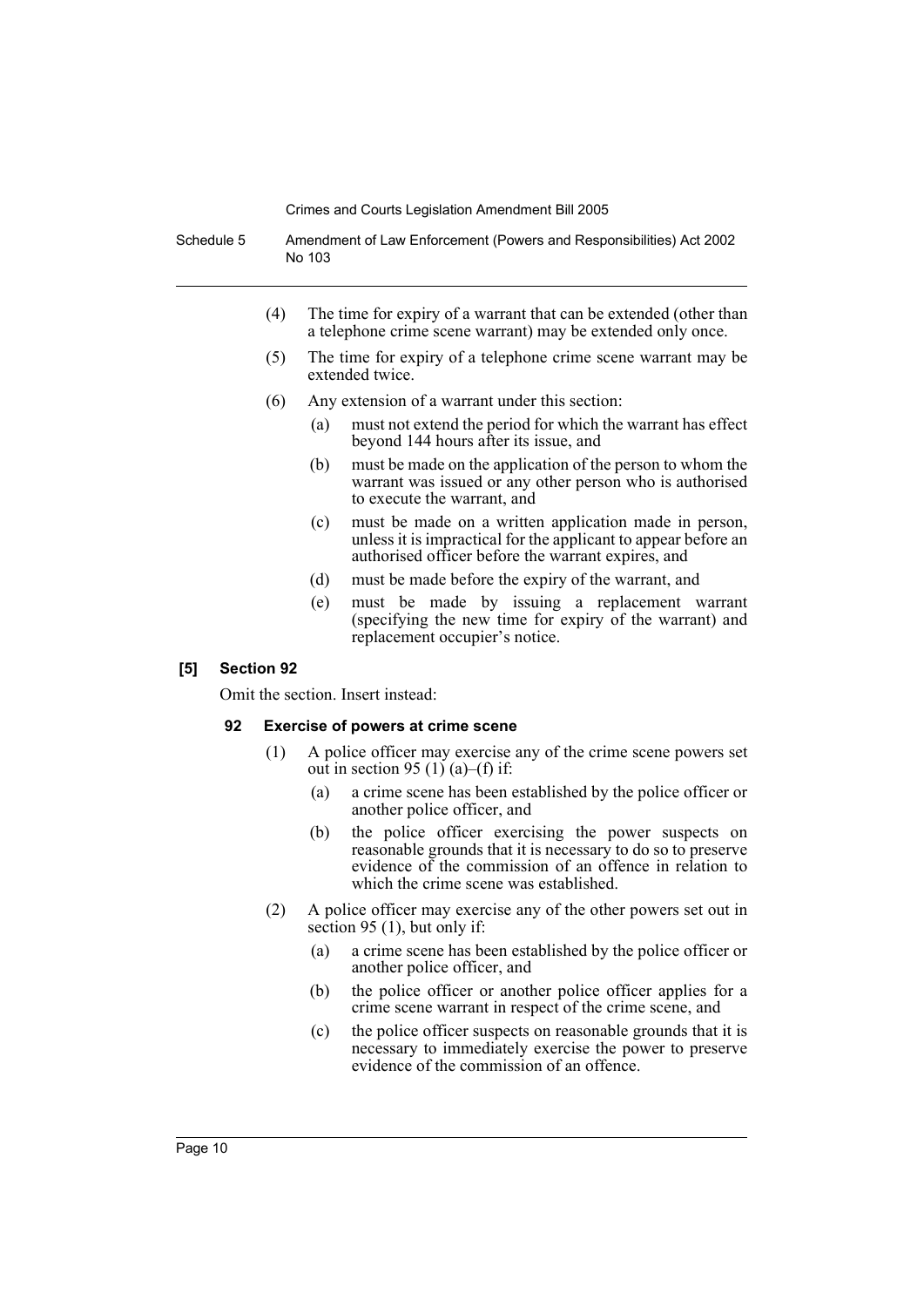Amendment of Law Enforcement (Powers and Responsibilities) Act 2002 No 103 Schedule 5

- (3) A police officer may exercise the crime scene powers conferred by this section for a period of not more than 3 hours, commencing when the crime scene is established, unless the police officer or another police officer obtains a crime scene warrant.
- (4) A crime scene may not be established in the same premises more than once in a 24 hour period (whether by the same or another police officer) unless a crime scene warrant is obtained in respect of the second and any subsequent occasion.
- (5) The crime scene powers that may be exercised by a police officer under this section (other than the powers set out in section 95 (1)  $(a)$ –(f)) may be exercised by a police officer with the aid of any member of NSW Police responsible for examining or maintaining a crime scene.

## **[6] Section 94**

Omit the section. Insert instead:

#### **94 Crime scene warrants**

- (1) A police officer may apply to an authorised officer for a crime scene warrant if the police officer suspects on reasonable grounds that it is necessary for the police officer or another police officer to exercise crime scene powers at a crime scene for the purpose of preserving, or searching for and gathering, evidence of the commission of:
	- (a) a serious indictable offence, or
	- (b) an offence that is being, or was, or may have been, committed in connection with a traffic accident that has resulted in the death of or serious injury to a person.
- (2) The authorised officer may, if satisfied that there are reasonable grounds for doing so, issue a crime scene warrant authorising any police officer to enter premises and exercise all reasonably necessary crime scene powers at, or in relation to, a specified crime scene.
- (3) A police officer may, in accordance with the warrant and this Part, exercise all reasonably necessary crime scene powers. **Note 1.** For provisions relating generally to applications for crime scene warrants and other matters, see section 59. **Note 2.** A police officer may be assisted in the exercise of crime scene powers—see section 71.

## **[7] Section 116 Determining reasonable time**

Omit "section 108" from section 116 (2) (g). Insert instead "section 281".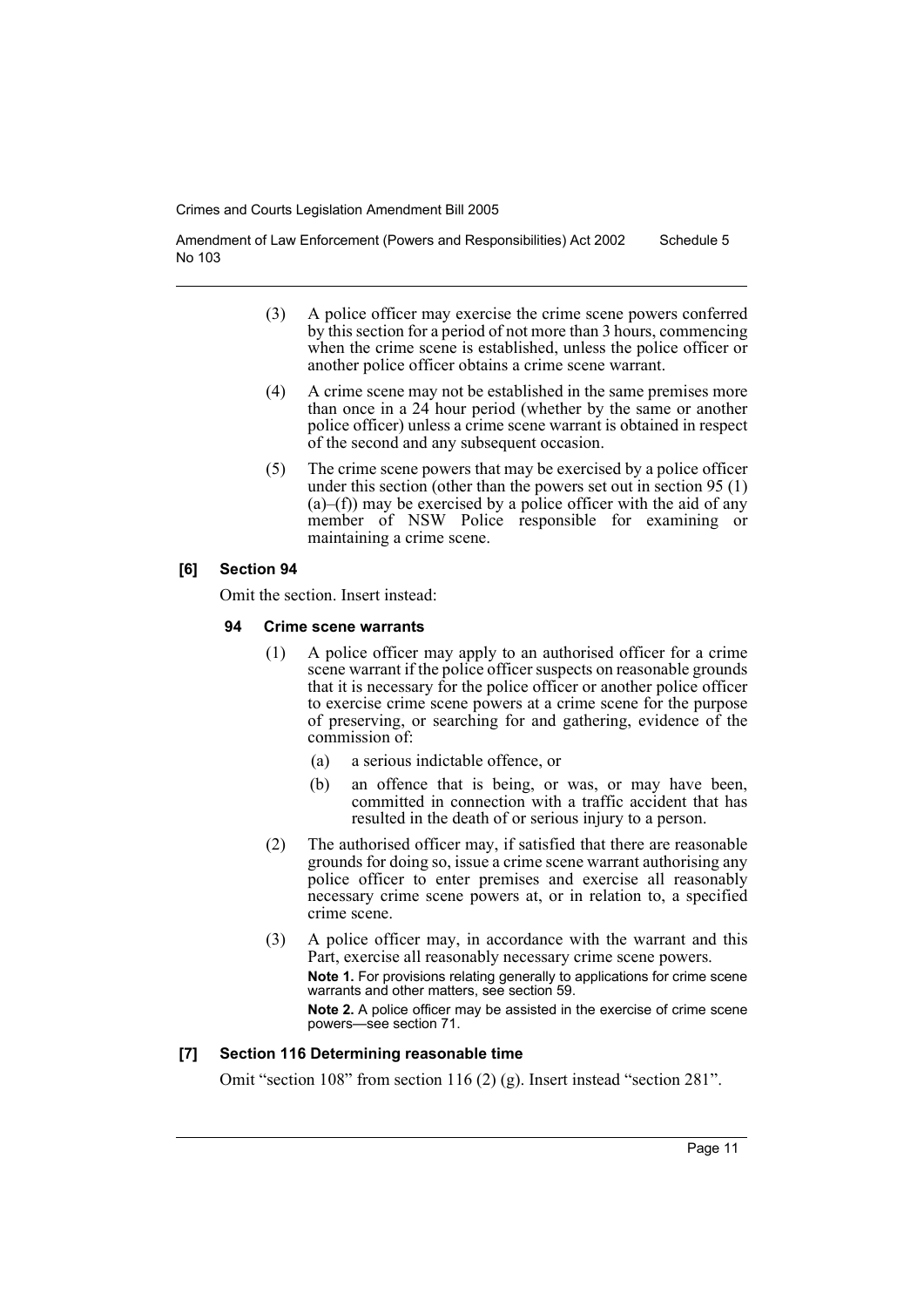Schedule 5 Amendment of Law Enforcement (Powers and Responsibilities) Act 2002 No 103

#### **[8] Section 209**

Omit the section. Insert instead:

#### **209 Records**

- (1) A record, containing the particulars prescribed by the regulations, must be made by:
	- (a) any police officer who detains an intoxicated person under this Part and takes the person to an authorised place of detention, and
	- (b) the person in charge of an authorised place of detention where an intoxicated person is detained (or a person authorised to do so by that person in charge), and
	- (c) a person who, under this Part, searches a detained person.
- (2) A person who has custody of a record required to be made by this section must retain the record for a period of 3 years after it is made.
- (3) A person who has the custody of a record made under this section must, when required to do so by a person authorised by the Minister for the purposes of this subsection, make it available for inspection by that person.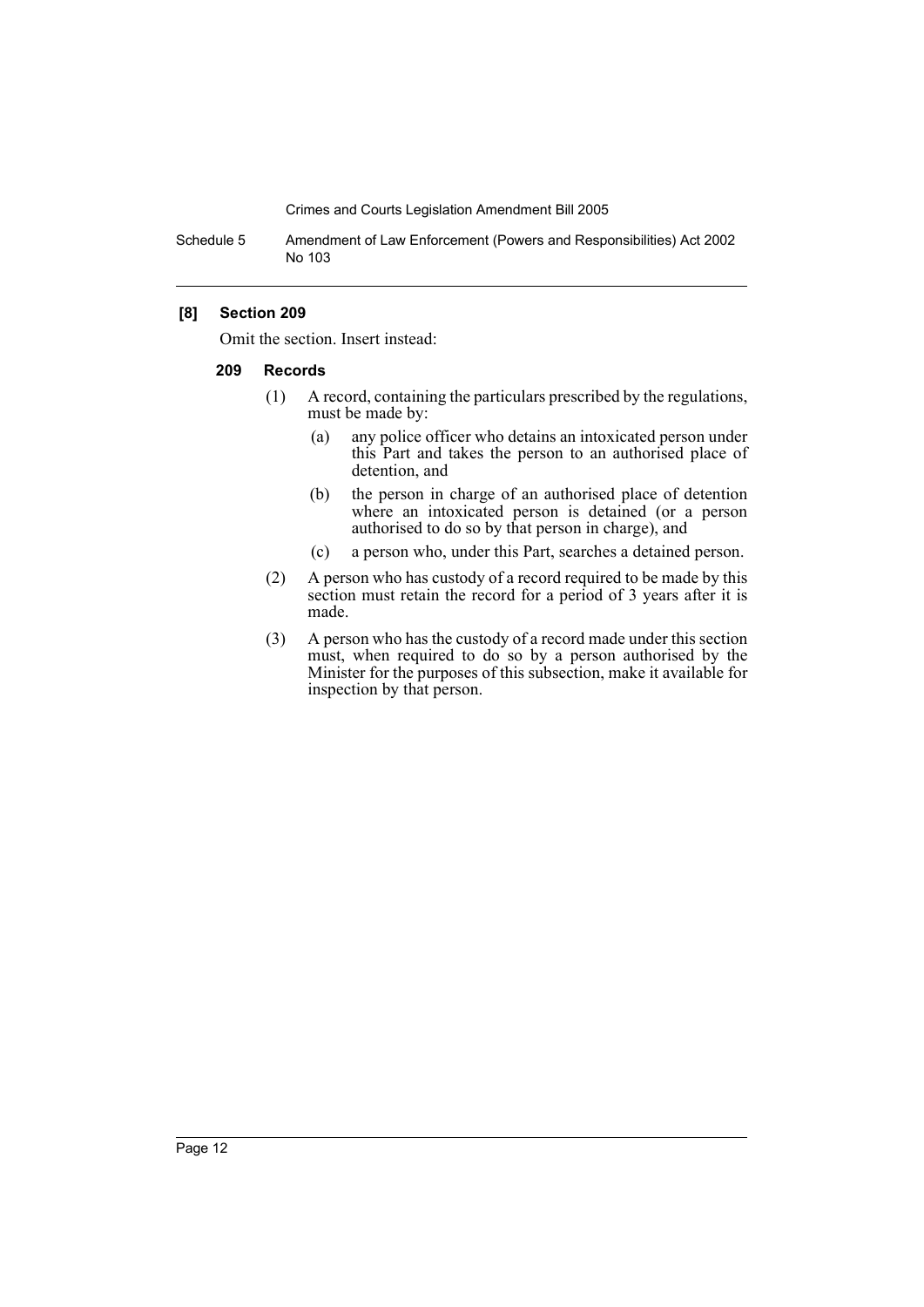Consequential amendment of Listening Devices Act 1984 No 69 Schedule 6

# **Schedule 6 Consequential amendment of Listening Devices Act 1984 No 69**

(Section 3)

# **[1] Section 3 Definitions**

Omit paragraph (b) of the definition of *serious narcotics offence* in section 3 (1).

Insert instead:

(b) an offence contained in Part 9.1 of the *Criminal Code* of the Commonwealth,

# **[2] Schedule 1 Savings and transitional provisions**

Insert after clause 8:

## **9 Definition of "serious narcotics offence"**

An offence that was a serious narcotics offence immediately before the commencement of Schedule 6 to the *Crimes and Courts Legislation Amendment Act 2005* continues to be a serious narcotics offence for the purposes of this Act despite the amendment to the definition of *serious narcotics offence* by the *Crimes and Courts Legislation Amendment Act 2005*.